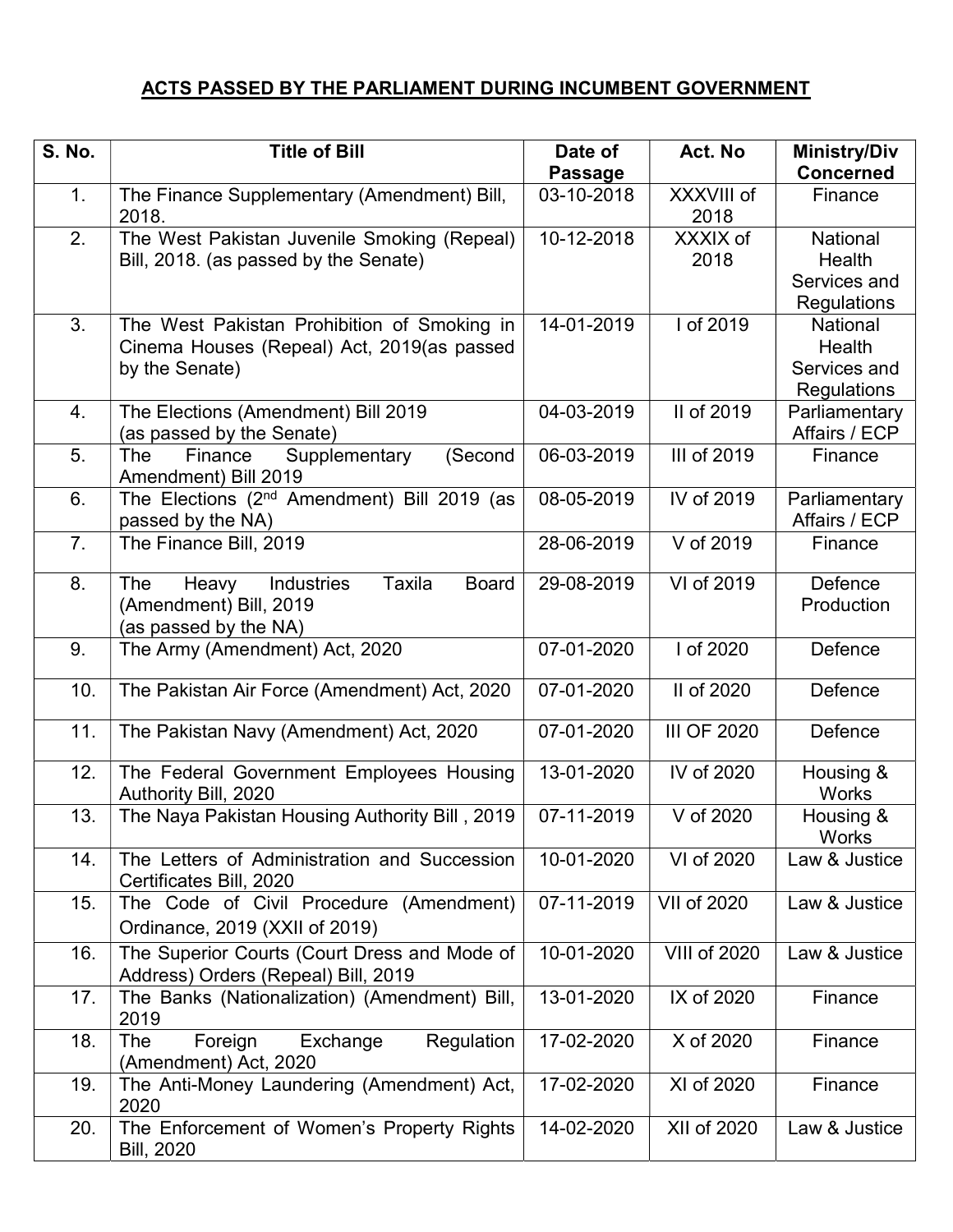| 21. | Institute<br>Pakistan<br>for<br>The<br>Parliamentary<br>(Amendment)<br>Bill,<br>2018<br><b>Services</b><br>(Private Bill) | 06-02-2020                          | XIII of 2020        | Parliamentary<br><b>Affairs</b> |
|-----|---------------------------------------------------------------------------------------------------------------------------|-------------------------------------|---------------------|---------------------------------|
| 22. | Counter Terrorism<br>Authority<br>National<br>The<br>(Amendment) Bill, 2019                                               | 09-03-2020                          | XIV of 2020         | Interior                        |
| 23. | The Zainab Alert, Response and Recovery Bill,<br>2020                                                                     | 09-03-2020                          | XV of 2020          | Human Rights                    |
| 24. | The Legal Aid and Justice Authority Bill, 2020                                                                            | 11-03-2020                          | XVI of 2020         | Law &Justice                    |
| 25. | The Tax Laws (Second Amendment) Ordinance,<br>2019 (Ord. No. XXVI of 2019) (Money Bill)<br>Promulgated on 26-12-2019      | 09-03-2020                          | <b>XVII of 2020</b> | Finance                         |
| 26. | The Geographical Indications (Registration and<br>Protection) Bill, 2020<br>(As passed by Senate on 14-02-2020)           | 09-03-2020                          | XVIII of 2020       | Commerce                        |
| 27. | The Finance Act, 2020                                                                                                     | 29-06-2020                          | XIX of 2020         | Finance                         |
| 28. | The Anti-terrorism (Amendment) Bill, 2020<br><b>FATF related Bill</b>                                                     | 29-07-2020                          | XX of 2020          | Interior                        |
| 29. | United<br><b>Nation</b><br>(Security)<br>Council)<br>The<br>(Amendment) Bill, 2020<br><b>FATF</b> related Bill            | 29-07-2020                          | XXI of 2020         | <b>Foreign Affairs</b>          |
| 30. | The Mutual Legal Assistance (Criminal Matters)<br><b>Bill, 2019</b><br><b>FATF related Bill</b>                           | 06-08-2020<br>(Join Sitting)        | <b>XXII of 2020</b> | Interior                        |
| 31. | The Anti-terrorism (Second Amendment) Bill,<br>2020<br><b>FATF related Bill</b>                                           | 21-08-2020                          | XXIII of 2020       | Interior                        |
| 32. | of<br><b>Narcotics</b><br><b>Substances</b><br>Control<br>The<br>(Amendment) Bill, 2020<br><b>FATF related Bill</b>       | 26-08-2020                          | XXIV of<br>2020     | <b>Narcotics</b><br>Control     |
| 33. | The Islamabad Capital Territory Trust Bill, 2020<br><b>FATF related Bill</b>                                              | 26-08-2020                          | XXV of 2020         | Interior                        |
| 34. | The Limited Liability Partnership (Amendment)<br><b>Bill, 2020</b><br><b>FATF related Bill</b>                            | 24-08-2020                          | XXVI of<br>2020     | Finance                         |
| 35. | The Companies (Amendment) Bill, 2020<br><b>FATF related Bill</b>                                                          | 24-08-2020                          | XXVII of<br>2020    | Finance                         |
| 36. | The Cooperative Societies (Amendment) Bill<br>2020<br><b>FATF related Bill</b>                                            | 16-09-2020                          | XXVIII of<br>2020   | Interior                        |
| 37. | Journalists<br>Media<br>Protection<br>and<br>The<br>of<br>Professionals Bill, 2020                                        | 19-11-2021                          | XXIII of 2021       | Human Rights                    |
| 38. | The Islamabad Capital Territory Waqf Properties<br><b>Bill, 2020</b><br><b>FATF related Bill</b>                          | 16-09-2020<br>(in Joint<br>Sitting) | XXIX of<br>2020     | Interior                        |
| 39. | The<br>Anti-Money<br>Laundering<br>(Second<br>Amendment) Bill, 2020<br><b>FATF related Bill</b>                           | 16-09-2020<br>(in Joint<br>sitting) | XXX of 2020         | Finance                         |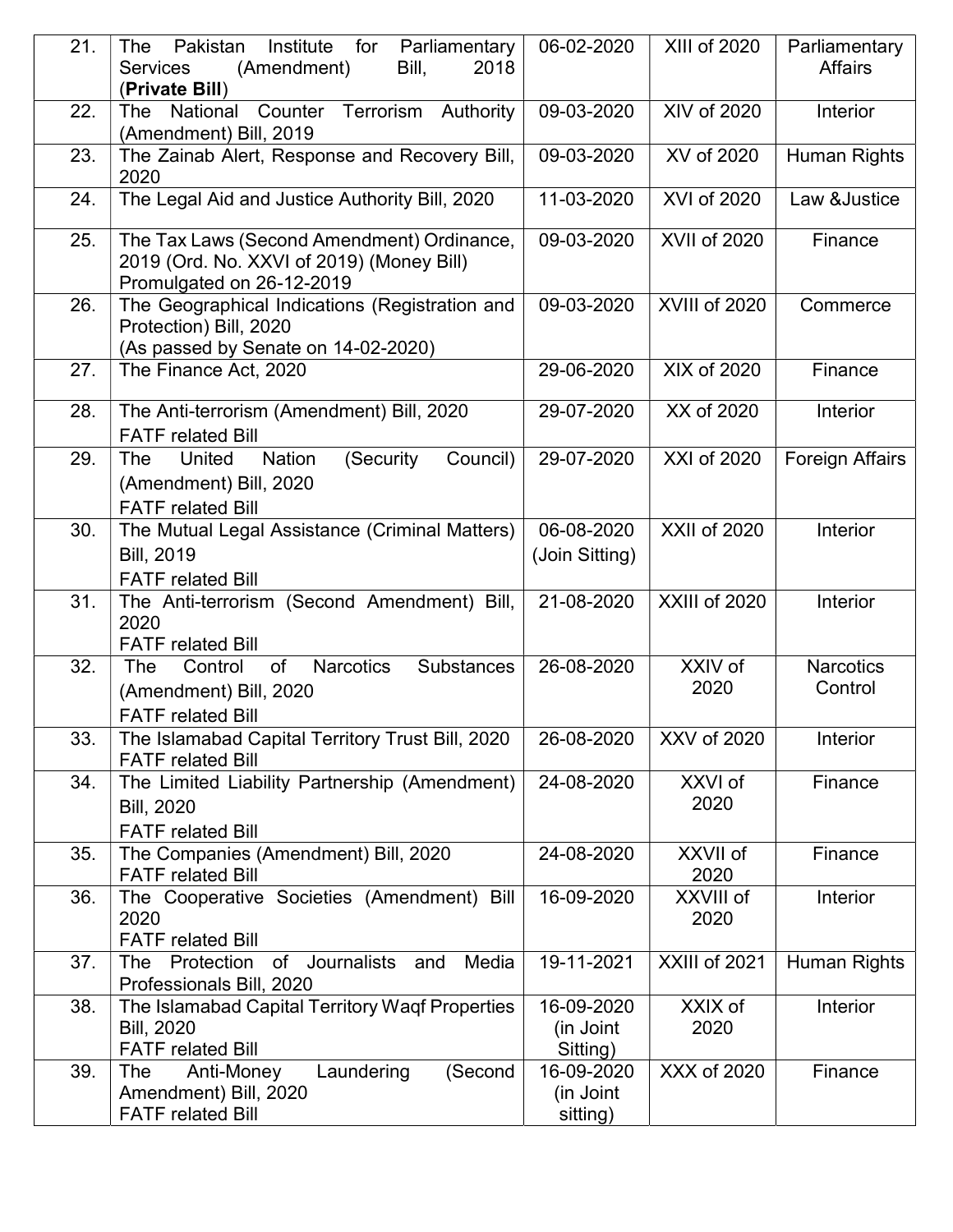| 40. | The Surveying and Mapping (Amendment) Bill,            | 16-09-2020 | XXXI of             | Defence         |
|-----|--------------------------------------------------------|------------|---------------------|-----------------|
|     | 2020                                                   | (in Joint  | 2020                |                 |
|     |                                                        | sitting)   |                     |                 |
| 41. | The Islamabad High Court (Amendment) Bill,             | 16-09-2020 | XXXVI of            | Law & Justice   |
|     | 2019                                                   | (in Joint  | 2020                |                 |
|     |                                                        | Sitting)   |                     |                 |
| 42. | The Anti-terrorism (Third Amendment) Bill, 2020        | 16-09-2020 | XXXII of            | Interior        |
|     | (Private Bill)                                         | (in Joint  | 2020                |                 |
|     | <b>FATF related Bill</b>                               | Sitting)   |                     |                 |
| 43. | The Pakistan Medical Commission Bill, 2019             | 16-09-2020 | XXXIII of           | <b>National</b> |
|     |                                                        | (in Joint  | 2020                | Health          |
|     |                                                        | Sitting)   |                     | <b>Services</b> |
| 44. | The Medical Tribunal Bill, 2019                        | 16-09-2020 | XXXIV of            | <b>National</b> |
|     |                                                        | (in Joint  | 2020                | Health          |
|     |                                                        | Sitting)   |                     | <b>Services</b> |
| 45. | The ICT Rights of Persons with Disability Bill,        | 16-09-2020 | XXXV of             | Human Rights    |
|     | 2020                                                   | (in Joint  | 2020                |                 |
|     |                                                        | Sitting)   |                     |                 |
| 46. | Islamabad Real Estate (Regulation<br>The<br>&          | 20-10-2020 | I of 2021           | Interior        |
|     | Development) Bill, 2020 (Private Bill)                 |            |                     |                 |
| 47. | Institute<br>for<br>Parliamentary<br>The<br>Pakistan   | 02-02-2021 | II of 2021          | Parliamentary   |
|     | Services (Amendment) Act, 2020                         |            |                     | <b>Affairs</b>  |
|     | (Private Bill)                                         |            |                     |                 |
|     |                                                        |            |                     |                 |
| 48. | The Pakistan Single Window Act, 2021                   | 05-04-2021 | III of 2021         | Finance         |
|     |                                                        |            |                     |                 |
| 49. | The Senate Secretariat Services (Amendment)            | 01-04-2021 | IV of 2021          | Parliamentary   |
|     | Act, 2021 (Private Bill)                               |            |                     | <b>Affairs</b>  |
| 50. | The China Pakistan Economic Corridor Authority         | 27-05-2021 | V of 2021           | Planning        |
|     | Act, 2021                                              |            |                     |                 |
| 51. | Public<br>Private<br>Partnership<br>Authority<br>The   | 03-06-2021 | VI of 2021          | Finance         |
|     | (Amendment) Act 2021                                   |            |                     |                 |
| 52. | The Pakistan Arms (Amendment) Act, 2021                | 23-06-2021 | <b>VII of 2021</b>  | Interior        |
|     |                                                        |            |                     |                 |
| 53. | The Finance Act, 2021                                  | 29-06-2021 | <b>VIII of 2021</b> | Finance         |
|     |                                                        |            |                     |                 |
| 54. | The Islamabad Capital Territory Senior Citizens        | 16-07-2021 | IX of 2021          | Human Rights    |
|     | Act, 2021                                              |            |                     |                 |
| 55. | The Enforcement of Women's Property Rights             | 14-07-2021 | X of 2021           | Law & Justice   |
|     | (Amendment) Act, 2020                                  |            |                     |                 |
| 56. | The Mutual Legal Assistance (Criminal Matters)         | 16-07-2021 | XI of 2021          | Interior        |
|     | (Amendment) Act, 2021                                  |            |                     |                 |
| 57. | The Federal Medical Teaching Institutes Act,           | 16-07-2021 | XII of 2021         | National        |
|     | 2021                                                   |            |                     | health          |
| 58. | National<br>Institute<br>Health<br>The<br>of<br>$(Re-$ | 16-07-2021 | <b>XIII of 2021</b> | National        |
|     | organization) Act, 2021                                |            |                     | health          |
| 59. | The Regulation of Generation, Transmission &           | 16-07-2021 | XIV of 2021         | Power           |
|     | Distribution of Electric Power (Amendment) Act         |            |                     |                 |
|     | 2021                                                   |            |                     |                 |
| 60. | Legal Practitioners and Bar<br>Councils<br>The         | 27-09-2021 | XV of 2021          | Law & Justice   |
|     | (Amendment) Act, 2021                                  |            |                     |                 |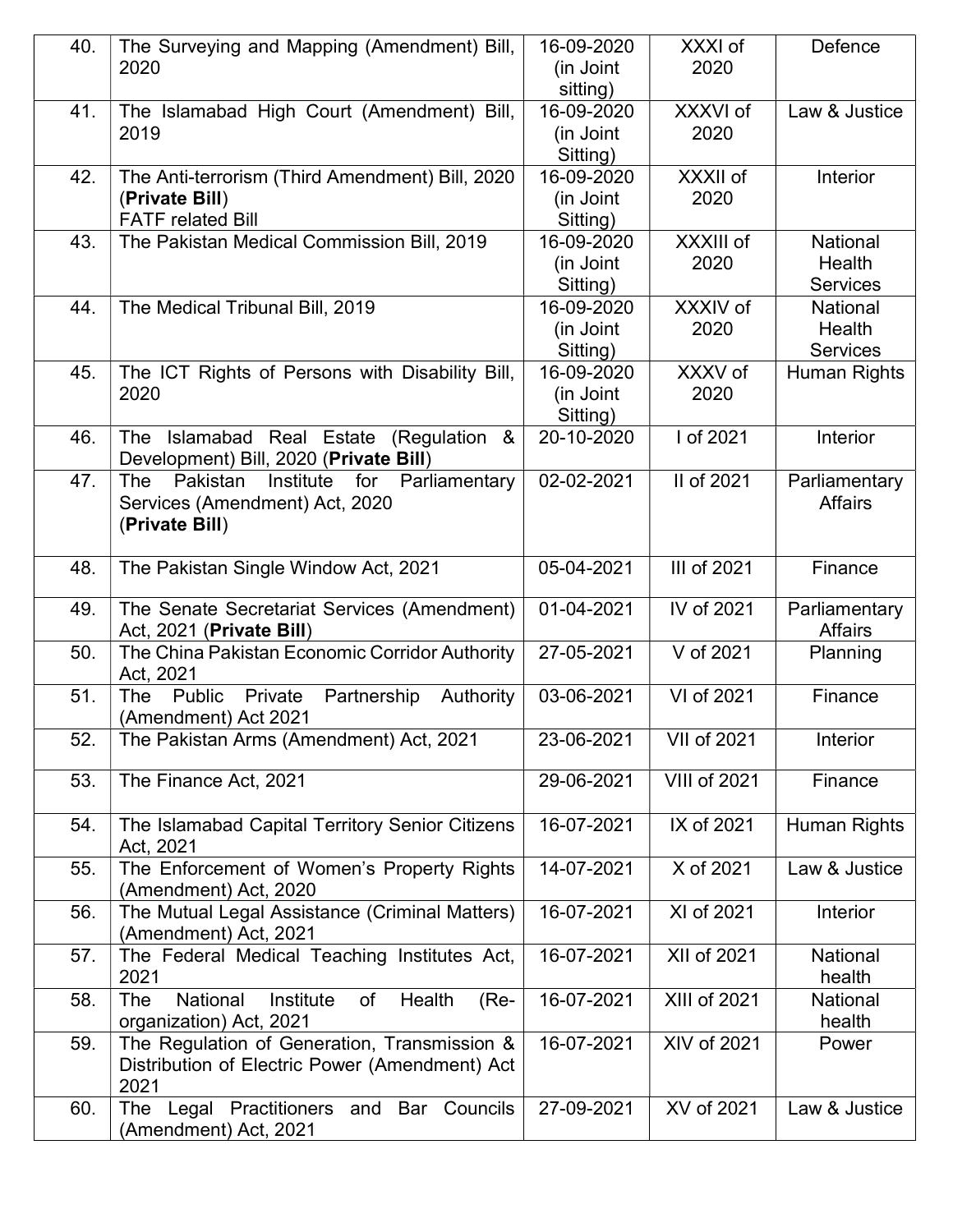| 61. | The PAF Air War College Institute Act 2021                                                          | 29-09-2021                          | <b>XVI of 2021</b>  | Federal<br>Education &<br>Professional<br>Training |
|-----|-----------------------------------------------------------------------------------------------------|-------------------------------------|---------------------|----------------------------------------------------|
| 62. | The Special Technology Zones Authority ACT,<br>2021                                                 | 29-09-2021                          | XVII of 2021        | Cabinet                                            |
| 63. | The Ibadat International University Islamabad<br>Act, 2021                                          | 27-09-2021                          | XVIII of 2021       | Federal<br>Education &<br>Professional<br>Training |
| 64. | The National Commission on the Status of<br>Women (Amendment) Act, 2021                             | 27-09-2021                          | XIX of 2021         | Human Rights                                       |
| 65. | The National Accountability (Amendment) ACT,<br>2021 (V of 2021)                                    | 19-11-2021                          | XX of 2021          | Law & Justice                                      |
| 66. | Education<br>Commission<br>The<br>Higher<br>(Amendment) ACT, 2021 (IX of 2021)                      | 19-11-2021                          | XXI of 2021         | Federal<br>Education                               |
| 67. | The Higher Education Commission (Second<br>Amendment) ACT, 2021 (X of 2021)                         | 19-11-2021                          | <b>XXII of 2021</b> | Federal<br>Education                               |
| 68. | Protection of Journalists and<br>Media<br>The<br>Professional Act, 2021                             | 19-11-2021                          | XXIII of 2021       | Human Rights                                       |
| 69. | The International court of Justice (Review and<br>Reconsideration) ACT, 2021 (VI of 2020)           | 17-11-2021<br>(In Joint<br>Sitting) | XXIV of<br>2021     | Law & Justice                                      |
| 70. | Islamabad Capital Territory Charities<br>The<br>Registration, Regulation Facilitation ACT, 2021     | 17-11-2021<br>(In Joint<br>Sitting) | XXV of 2021         | Interior                                           |
| 71. | <b>SBP</b><br>The<br><b>Banking</b><br><b>Services</b><br>Corporation<br>(Amendment) ACT, 2021      | 17-11-2021<br>(In Joint<br>Sitting) | XXVI of<br>2021     | Finance                                            |
| 72. | The National College of Arts Institute ACT, 2021                                                    | 17-11-2021<br>(In Joint<br>Sitting) | XXVII of<br>2021    | Federal<br>Education                               |
| 73. | The Muslim Family Law (Amendment) ACT,<br>2021 (Section 4)                                          | 17-11-2021<br>(In Joint<br>Sitting) | XXVIII of<br>2021   | Law & Justice                                      |
| 74. | The Muslim Family Law (Second Amendment)<br>ACT, 2021 (Section 7)                                   | 17-11-2021<br>(In Joint<br>Sitting) | XXIX of<br>2021     | Law & Justice                                      |
| 75. | The Anti-Rape (Investigation & Trial) ACT, 2021<br>(XVI of 2020)                                    | 17-11-2021<br>(In Joint<br>Sitting) | XXX of 2021         | Law & Justice                                      |
| 76. | Hyderabad<br>Institute<br>for<br><b>Technical</b><br>The<br><b>Management Sciences ACT 2021</b>     | 17-11-2021<br>(In Joint<br>Sitting) | XXXI of<br>2021     | Federal<br>Education                               |
| 77. | The<br>Corporate<br>Companies<br>Restructuring<br>(Amendment) ACT, 2021 (No. IX of 2020)            | 17-11-2021<br>(In Joint<br>Sitting) | XXXII of<br>2021    | Finance                                            |
| 78. | Financial<br>The<br>Institutions<br>(Secured<br>Transactions) (Amendment) ACT, 2021 (IV of<br>2020) | 17-11-2021<br>(In Joint<br>Sitting) | XXXIII of<br>2021   | Finance                                            |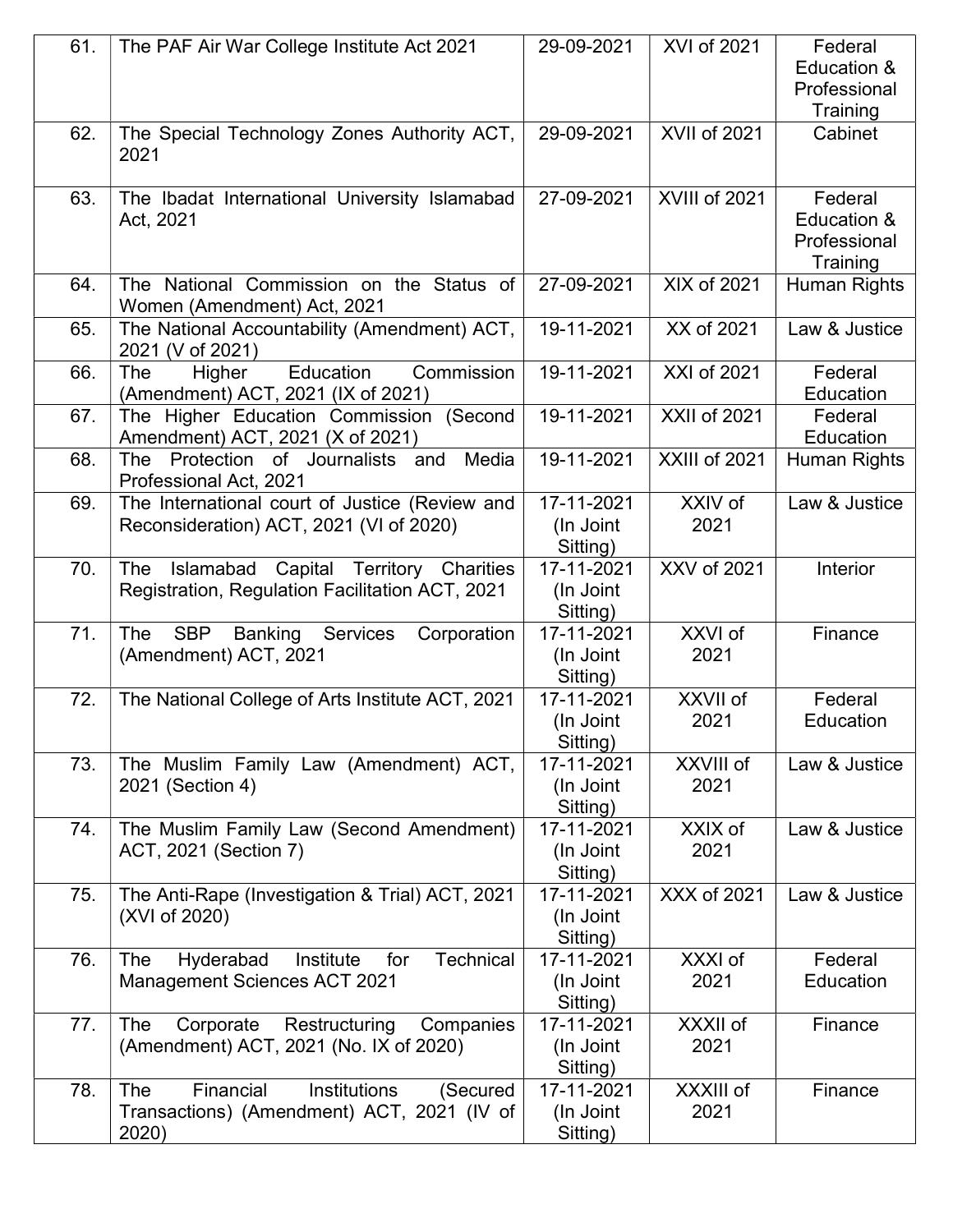| 79. | Federal<br>Public<br>Service<br>Commission<br>The | 17-11-2021             | XXXIV of            | Establishment   |
|-----|---------------------------------------------------|------------------------|---------------------|-----------------|
|     | (Validation of Rules) ACT, 2021 (XII of 2018)     | (In Joint              | 2021                |                 |
|     |                                                   | Sitting)               |                     |                 |
| 80. | The University of Islamabad ACT, 2021             | 17-11-2021             | XXXV of             | Federal         |
|     |                                                   | (In Joint              | 2021                | Education       |
|     |                                                   | Sitting)               |                     |                 |
| 81. | The Loans for Agricultural commercial Industrial  | 17-11-2021             | XXXVI of            | Finance         |
|     | purposes (Amendment) ACT 2021                     | (In Joint              | 2021                |                 |
|     |                                                   | Sitting)               |                     |                 |
| 82. | The Companies (Amendment) ACT, 2021               | 17-11-2021             | XXXVII of           | Finance         |
|     |                                                   | (In Joint              | 2021                |                 |
| 83. | National Vocational and<br>The<br>Technical<br>&  | Sitting)<br>17-11-2021 | XXXVIII of          | Federal         |
|     |                                                   | (In Joint              | 2021                | Education       |
|     | <b>Training Commission (Amendment) ACT 2021</b>   |                        |                     |                 |
| 84. | The Pakistan Academy of Letters (Amendment)       | Sitting)<br>17-11-2021 | XXXIX of            | Federal         |
|     | ACT, 2021                                         | (In Joint              | 2021                | Education       |
|     |                                                   | Sitting)               |                     |                 |
| 85. | The Port Qasim Authority (Amendment) ACT,         | 17-11-2021             | <b>XL of 2021</b>   | <b>Maritime</b> |
|     | 2021                                              | (In Joint              |                     | <b>Affairs</b>  |
|     |                                                   | Sitting)               |                     |                 |
| 86. | The Pakistan National Shipping Corporation        | 17-11-2021             | <b>XLI of 2021</b>  | Maritime        |
|     | (Amendment) ACT, 2021                             | (In Joint              |                     | <b>Affairs</b>  |
|     |                                                   | Sitting)               |                     |                 |
| 87. | The Gwadar Port Authority (Amendment) ACT,        | 17-11-2021             | <b>XLII of 2021</b> | Maritime        |
|     | 2021                                              | (In Joint              |                     | <b>Affairs</b>  |
|     |                                                   | Sitting)               |                     |                 |
| 88. | The Maritime Security Agency (Amendment)          | 17-11-2021             | XLIII of 2021       | Defence         |
|     | <b>ACT 2021</b>                                   | (In Joint              |                     |                 |
|     |                                                   | Sitting)               |                     |                 |
| 89. | The Emigration Ordinance (Amendment) ACT,         | 17-11-2021             | XLIV of 2021        | Overseas        |
|     | 2021                                              | (In Joint              |                     |                 |
|     |                                                   | Sitting)               |                     |                 |
| 90. | The Privatization Commission (Amendment)          | 17-11-2021             | <b>XLV of 2021</b>  | Privatization   |
|     | ACT, 2021                                         | (In Joint              |                     |                 |
|     |                                                   | Sitting)               |                     |                 |
| 91. | The COVID-19 (Prevention of Hoarding) ACT,        | 17-11-2021             | XLVI of 2021        | Interior        |
|     | 2021 (No. II of 2020)                             | (In Joint              |                     |                 |
|     |                                                   | Sitting)               |                     |                 |
| 92. | The Elections (Amendment) ACT, 2021 (XI of        | 17-11-2021             | LV of 2021          | Parliamentary   |
|     | 2021)                                             | (In Joint              |                     | <b>Affairs</b>  |
|     |                                                   | Sitting)               |                     |                 |
| 93. | The Criminal Law (Amendment) ACT, 2021            | 17-11-2021             | LVI of 2021         | Law & Justice   |
|     | (XVII of 2020)                                    | (In Joint              |                     |                 |
|     |                                                   | Sitting)               |                     |                 |
| 94. | The Islamabad Rent Restriction (Amendment)        | 17-11-2021             | XLVII of            | Interior        |
|     | ACT, 2021 (Privat Member)                         | (In Joint              | 2021                |                 |
|     |                                                   | Sitting)               |                     |                 |
| 95. | The Al-Karam International Institute ACT, 2021]   | 17-11-2021             | XLVIII of           | Federal         |
|     | (Private Member)                                  | (In Joint              | 2021                | Education       |
|     |                                                   | Sitting)               |                     |                 |